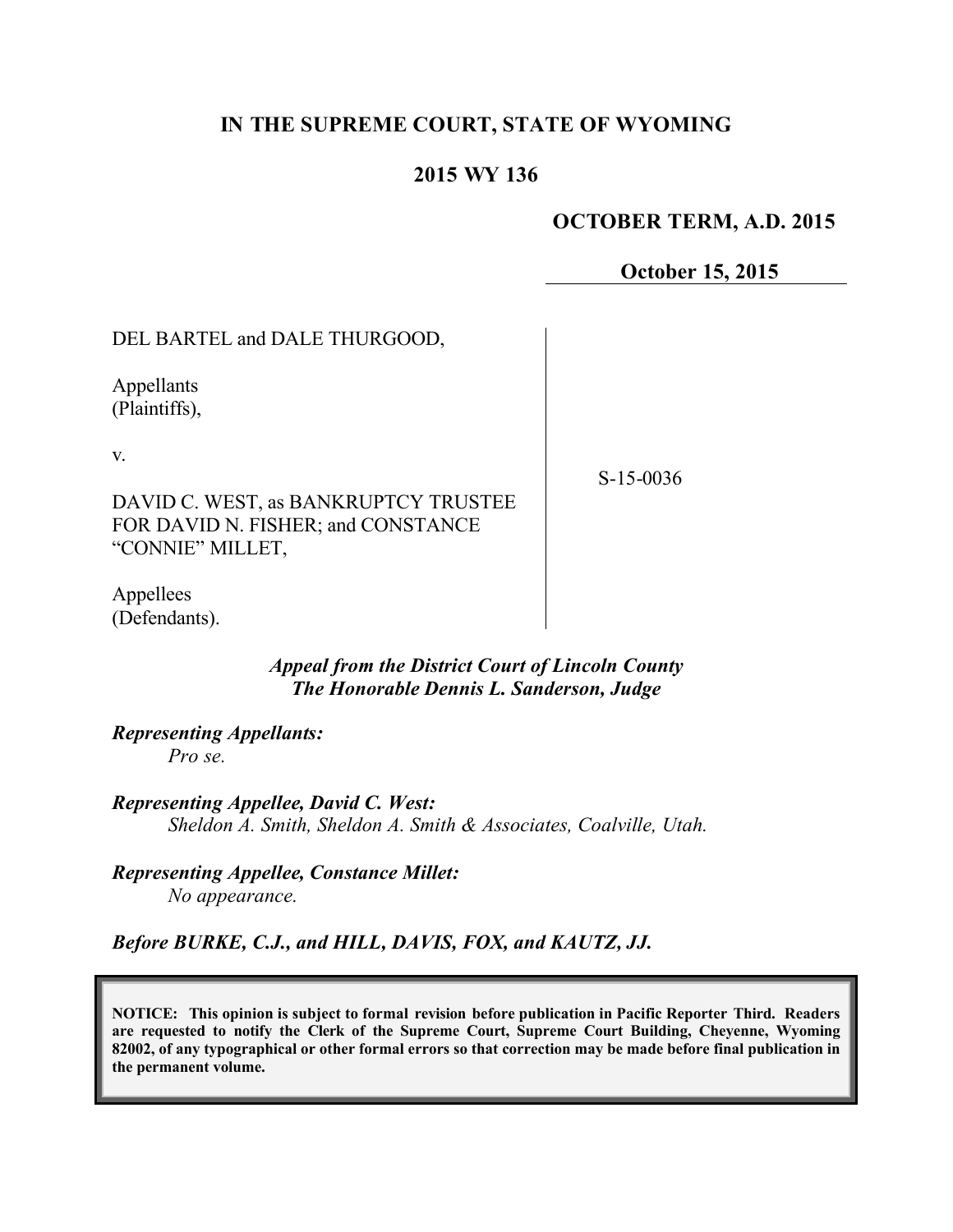## **BURKE, Chief Justice.**

[¶1] Appellants, Del Bartel and Dale Thurgood, appeal the district court's denial of their motion to modify its previous order dismissing the case and its denial of their renewed motion for summary judgment. We will affirm. Further, finding no reasonable cause for this appeal, we will award attorneys' fees to Appellee.

#### *ISSUE*

[¶2] Although Appellants raise eight or more issues in their brief, we conclude that there is a single dispositive issue: Did the district court abuse its discretion in denying Appellants' motions for relief pursuant to W.R.C.P. 60(b)?

# *FACTS*

[¶3] On December 17, 2009, Appellants and the company they own, High Desert, LLC, filed suit against David Fisher, Constance Millet, and Rocky Mountain Title Insurance Agency of Lincoln County, alleging breach of contract, intentional and negligent misrepresentation, fraud, and other claims arising from an unfulfilled real estate purchase agreement. Appellants alleged that High Desert was the seller of the real estate subject to the agreement, that Mr. Fisher and Ms. Millet were the buyers, and that the buyers had placed \$25,000 in escrow with Rocky Mountain Title as earnest money.

[¶4] On January 29, 2010, Mr. Fisher filed an answer and counterclaim against Appellants and their company. Appellants suggest that Ms. Millet did not file an answer or otherwise appear, and a default was entered against her. There is nothing in the record on appeal to verify this suggestion. It also appears that Rocky Mountain Title was dismissed from the case after the money it held in escrow was turned over to the court. Again, the record does not verify this information.

[¶5] The record provided to this Court also does not indicate what occurred in this litigation, if anything, in the three years after Mr. Fisher filed his answer. However, on June 5, 2013, Mr. Fisher filed for Chapter 7 Bankruptcy. He filed a notice informing the district court of his bankruptcy status, and mailed copies of this notice to Appellants. On November 7, 2013, Appellants filed an adversary proceeding in the bankruptcy case, requesting a determination that their claims against Mr. Fisher were not dischargeable in bankruptcy.

[¶6] The district court held a hearing on this matter on August 26, 2014. The scanty record designated by Appellants does not contain any of the pleadings giving rise to this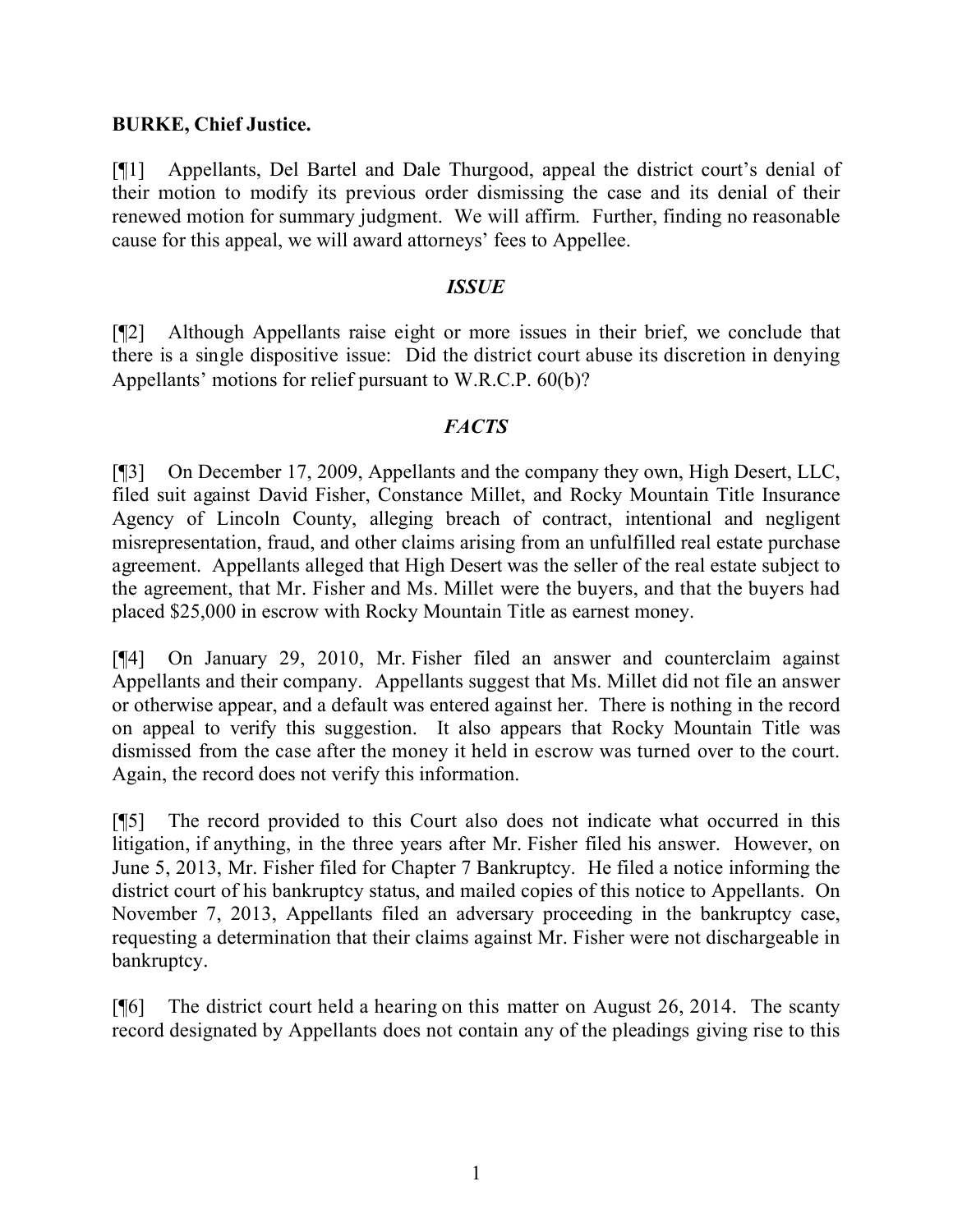hearing, but the district court's written order suggests that the hearing involved Appellants' Motion to Strike pursuant to W.R.C.P.  $12(f)^1$  and Mr. Fisher's request to appear *pro se*. The more significant aspect of the district court's order is the judge's handwritten note, which states, "This action is dismissed because there is a stay in Bankruptcy and the matter is being resolved there." Appellants did not appeal the district court's decision to dismiss their claims.

[¶7] The bankruptcy court held a hearing on September 4, 2014, and ruled that Appellants' claims against Mr. Fisher were dischargeable in bankruptcy. In its oral ruling, the bankruptcy court provided some guidance to Appellants:

> [The applicable rule] provides, quote, "Individuals may represent themselves in court. No corporation, association, partnership or other artificial entity may appear *pro se*, but must be represented by an attorney who is admitted to practice in this court," end quote. . . .

> There is the *Rowland v. California* case from the Supreme Court that has held that a corporation may appear in federal courts only through licensed counsel. . . .

> Accordingly, High Desert may not, after today, proceed without obtaining representation. Moreover, Messrs. Bartel and Thurgood do not have standing to assert High Desert's rights. . . .

> It appears to me that the parties are concerned about really going forward in Wyoming. . . . But if [they] want to go forward in that Wyoming case, the proper way to do it is either get the trustee to [defend] it or come in here and get a lift of stay so you can go forward. . . . A lift of stay would allow the parties to go forward in Wyoming as if the bankruptcy doesn't exist. . . . So I'm not telling you what to do, Messrs. Bartel or Thurgood, but I'm suggesting an avenue you may want to evaluate and consider.

[¶8] Appellants did not seek a lift of the bankruptcy stay, but they did continue their efforts to litigate the case in the district court. On October 9, 2014, acting *pro se*, they

 $\overline{a}$ 

<sup>&</sup>lt;sup>1</sup> Although the district court granted the Motion to Strike, there is no indication of what document or documents were stricken.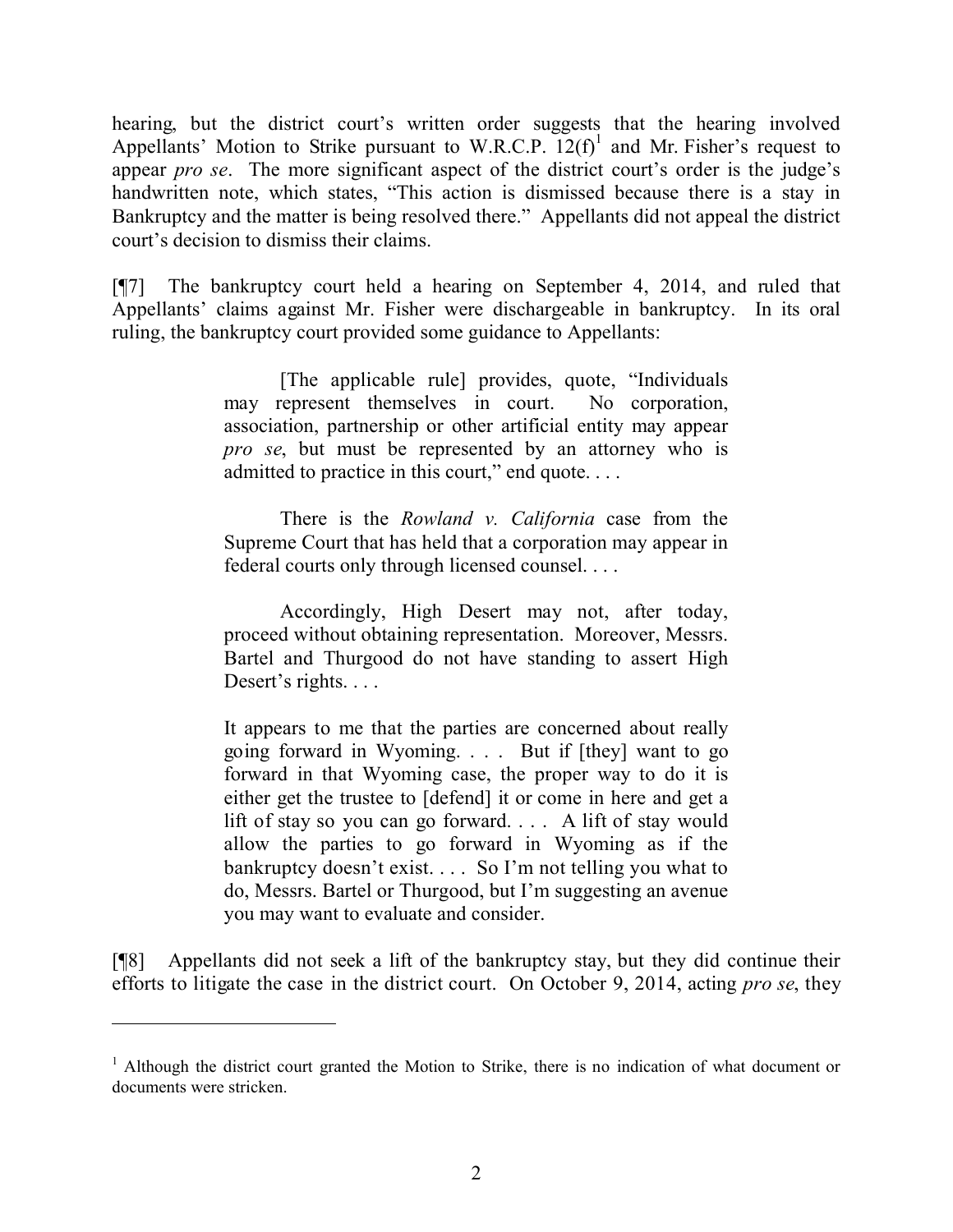filed a "Motion and Memorandum to Modify Part of the Court's Order on Hearing and Dismissing the Action, Based upon the Federal Bankruptcy Court's Findings of Fact and Conclusions of Law at Hearing on September 4, 2014." They also filed a "Renewed Motion and Memorandum for Summary Judgment." The district court denied both motions on December 18, 2014, and observed in the written order that "[t]his matter was dismissed by this Court's Order . . . filed herein on September 5, 2014. It was a final Order."

[¶9] Appellants filed this appeal, naming Mr. Fisher and Ms. Millet as Appellees. Ms. Millet has made no appearance. David C. West, the bankruptcy trustee for Mr. Fisher, filed a motion to substitute the trustee in place of Mr. Fisher. Citing 11 U.S.C. § 541(a)(1), Mr. West pointed out that when Mr. Fisher filed for bankruptcy, all of Mr. Fisher's assets became property of the bankruptcy estate. Thus, Mr. West asserted the bankruptcy trustee, and not Mr. Fisher, is the real party in interest to this appeal. We granted the motion and substituted Mr. West, the Chapter 7 trustee of Mr. Fisher's bankruptcy estate, as Appellee in this appeal.

## *DISCUSSION*

[¶10] At the outset, we take note of what is not involved in this appeal. The district court dismissed Appellants' claims on September 5, 2014. Appellants did not file a notice of appeal within thirty days of the entry of the dismissal order, as required by W.R.A.P. 2.01(a). Accordingly, the district court's order dismissing Appellants' claims is a final order, and is not at issue in this appeal.

[¶11] Appellants filed their "Motion and Memorandum to Modify Part of the Court's Order on Hearing and Dismissing the Action, Based upon the Federal Bankruptcy Court's Findings of Fact and Conclusions of Law at Hearing on September 4, 2014" as a motion for relief from the dismissal order pursuant to W.R.C.P. 60(b). Appellants' "Renewed Motion and Memorandum for Summary Judgment" is more difficult to characterize. Although the word "Renewed" in the title suggests that there was a previous motion for summary judgment, no such pleading appears in the record provided to this Court. In any event, it seems appropriate to treat Appellants' renewed motion as another motion for relief pursuant to W.R.C.P. 60(b).

[¶12] Accordingly, we review the district court's decisions on the two motions for abuse of discretion. "Trial courts are vested with discretion to grant or deny a motion for relief from an order or judgment . . . and our review is limited to determining whether that discretion was abused." *Loran v. Loran*, 2015 WY 24, ¶ 14, 343 P.3d 400, 403 (Wyo. 2015). "An abuse of discretion occurs where the district court could not reasonably have concluded as it did." *Drury v. State*, 2008 WY 130, ¶ 8, 194 P.3d 1017, 1019 (Wyo. 2008) (citing *Thomas v. State*, 2006 WY 34, ¶ 10, 131 P.3d 348, 352 (Wyo. 2006)).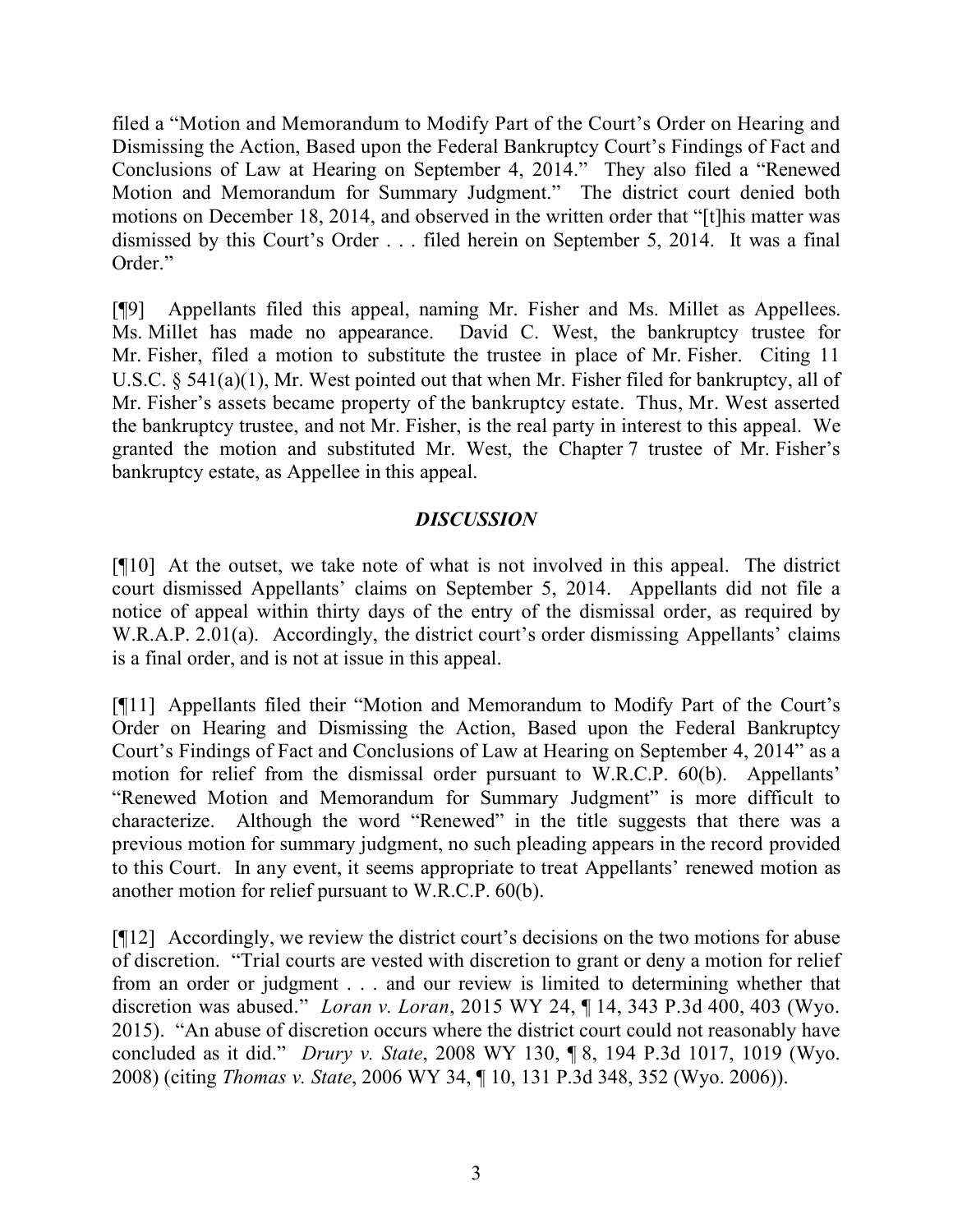[¶13] The argument made in Appellants' motion to modify is less than clear, but seems to be based on Appellants' assertion that the bankruptcy court ruled that Mr. Fisher was not a party to the disputed real estate purchase contract. On that basis, Appellants claimed that they were entitled to the \$25,000 earnest deposit. The renewed motion for summary judgment is based on similar grounds.

[¶14] The district court did not act unreasonably in denying these motions. Pursuant to W.R.C.P.  $60(b)(1)$ , Appellants may be relieved of the order dismissing their claims by showing "mistake, inadvertence, surprise, or excusable neglect." They made no such showing. They also failed to demonstrate newly discovered evidence as required under W.R.C.P. 60(b)(2), fraud as required under W.R.C.P. 60(b)(3), a void judgment as required under W.R.C.P. 60(b)(4), a satisfied judgment as required under W.R.C.P.  $60(b)(5)$ , or any other reason justifying relief as required under W.R.C.P.  $60(b)(6)$ . Because Appellants provided no proper basis for their motions, the district court did not abuse its discretion in denying them. The district court's decision must be affirmed.

[¶15] The bankruptcy trustee asserts that there was no reasonable cause for this appeal. He asks us, pursuant to W.R.A.P. 10.05(b), to award a reasonable amount for attorneys' fees and damages. For three main reasons, we agree that there was no reasonable cause for this appeal.

[¶16] First, Appellants' motions were aimed at the wrong party. Their claims against Mr. Fisher are no longer valid claims. To the extent their claims reflect a debt formerly owed by Mr. Fisher, he was discharged from bankruptcy on September 26, 2013, and pursuant to 11 U.S.C. § 524, is no longer liable for this debt. To the extent Appellants' claims reflect an asset formerly owned by Mr. Fisher, when he filed for bankruptcy, pursuant to 11 U.S.C.  $\S$  541(a)(1), all of his assets became property of the bankruptcy estate. Thus, as the bankruptcy judge informed them, Appellants could proceed only against the bankruptcy trustee.

[¶17] Second, we note that the district court dismissed Appellants' claims with the expressed understanding that they would be resolved in bankruptcy court. The record indicates that Appellants attempted to have their claims declared nondischargeable. Beyond that, however, the record reflects that Appellants made no effort to resolve these claims in bankruptcy court. They also did not seek a lift of stay that would have allowed them to pursue the litigation in the district court. Ignoring the bankruptcy court's sound guidance, Appellants have persisted in their efforts to pursue their claims against the wrong party in the wrong court.

[¶18] Third, Appellants may lack standing to bring this appeal. Appellants' complaint in this matter indicates that the real estate purchase agreement at issue here was with their company, High Desert, LLC, and that High Desert owned the real estate subject to the agreement. There is nothing in the record to indicate that Appellants, in their personal